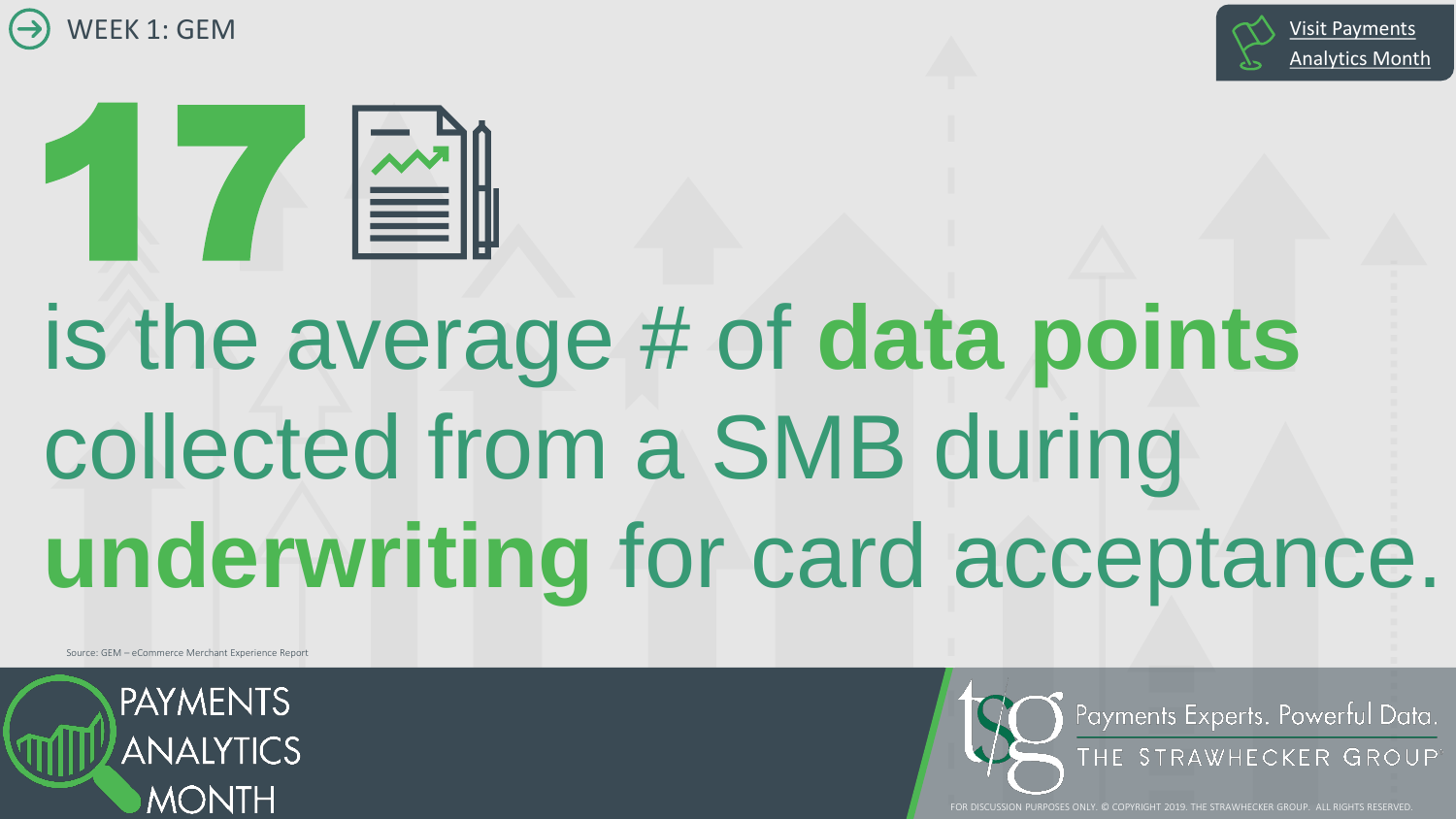



# fail each month at the time of  $f^2$ purchase in the U.S. which equates to **\$3.2B in lost sales**.  $\bullet$  50 M Credit/Debit Transactions

Note: Failures are unrelated to the cardholder account



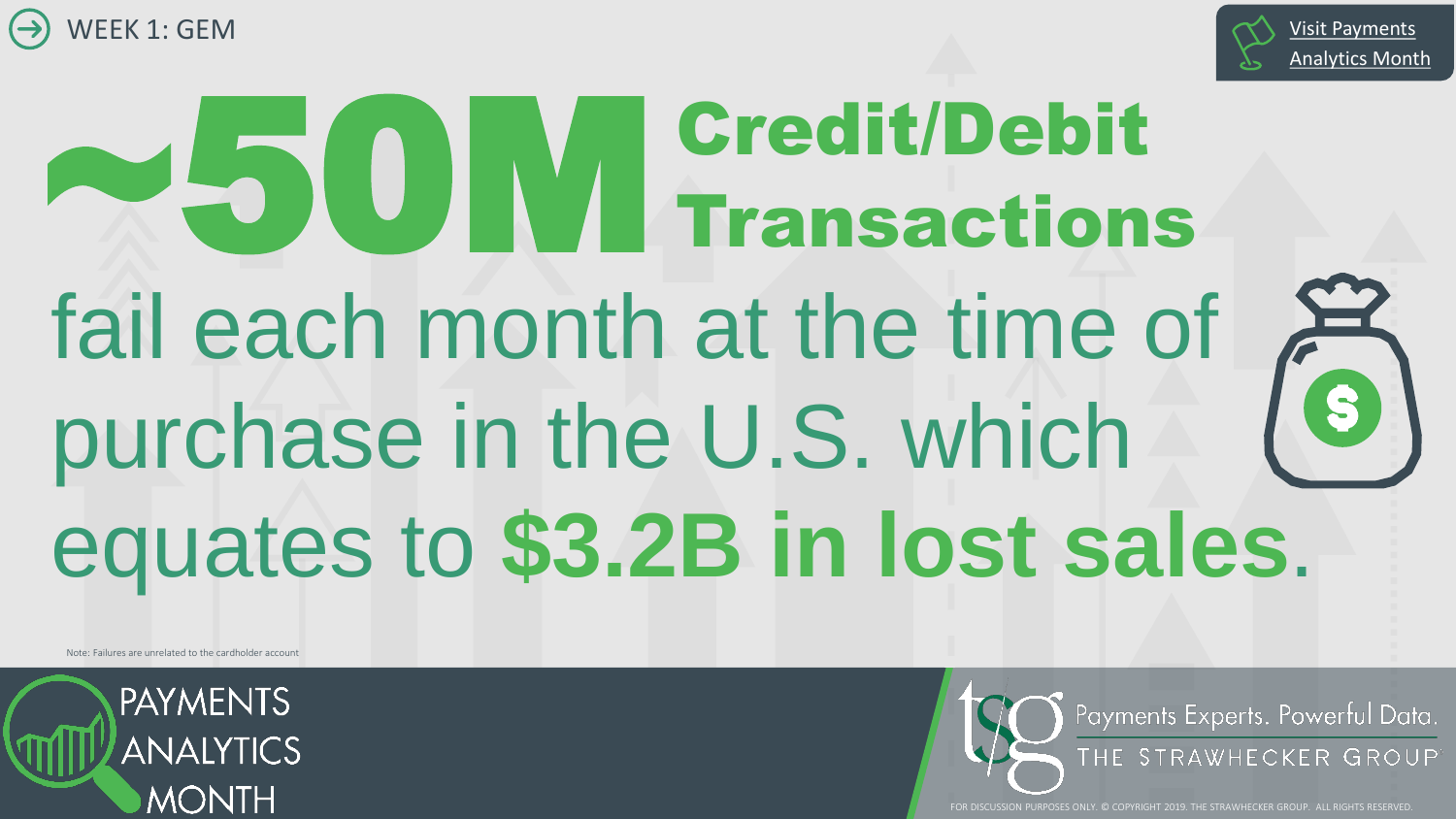

# <5%

# of leading gateways provide **inhouse** website building or shopping cart tools.

Source: GEM – eCommerce Merchant Experience Report

**PAYMENTS ANALYTICS MONTH** 



[Analytics Month](http://webview.thestrawgroup.com/pam19)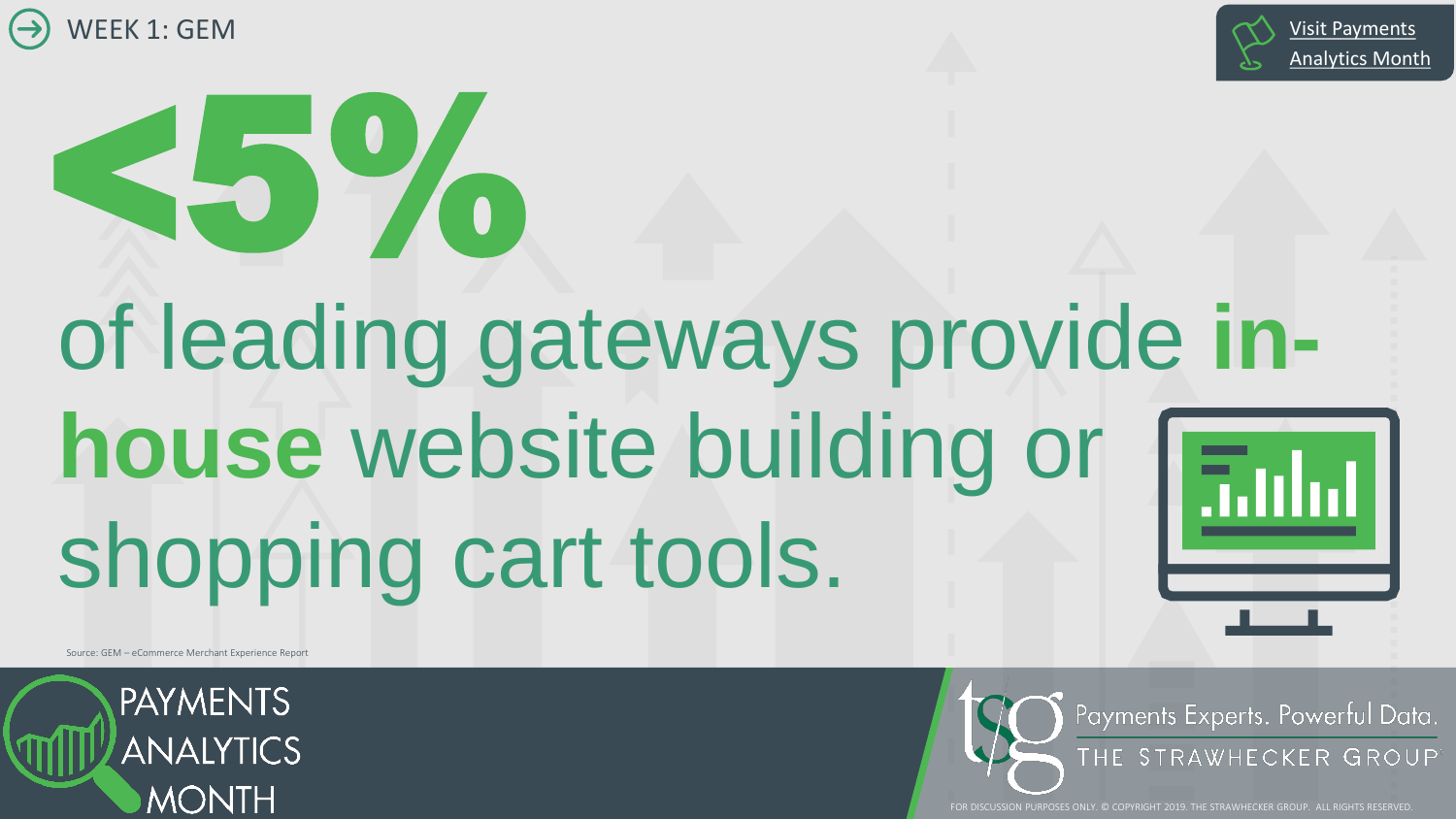



# Merchants in the U.S. experience faster response times **versus** international merchants. 90% faster

Note: 6-month trending data



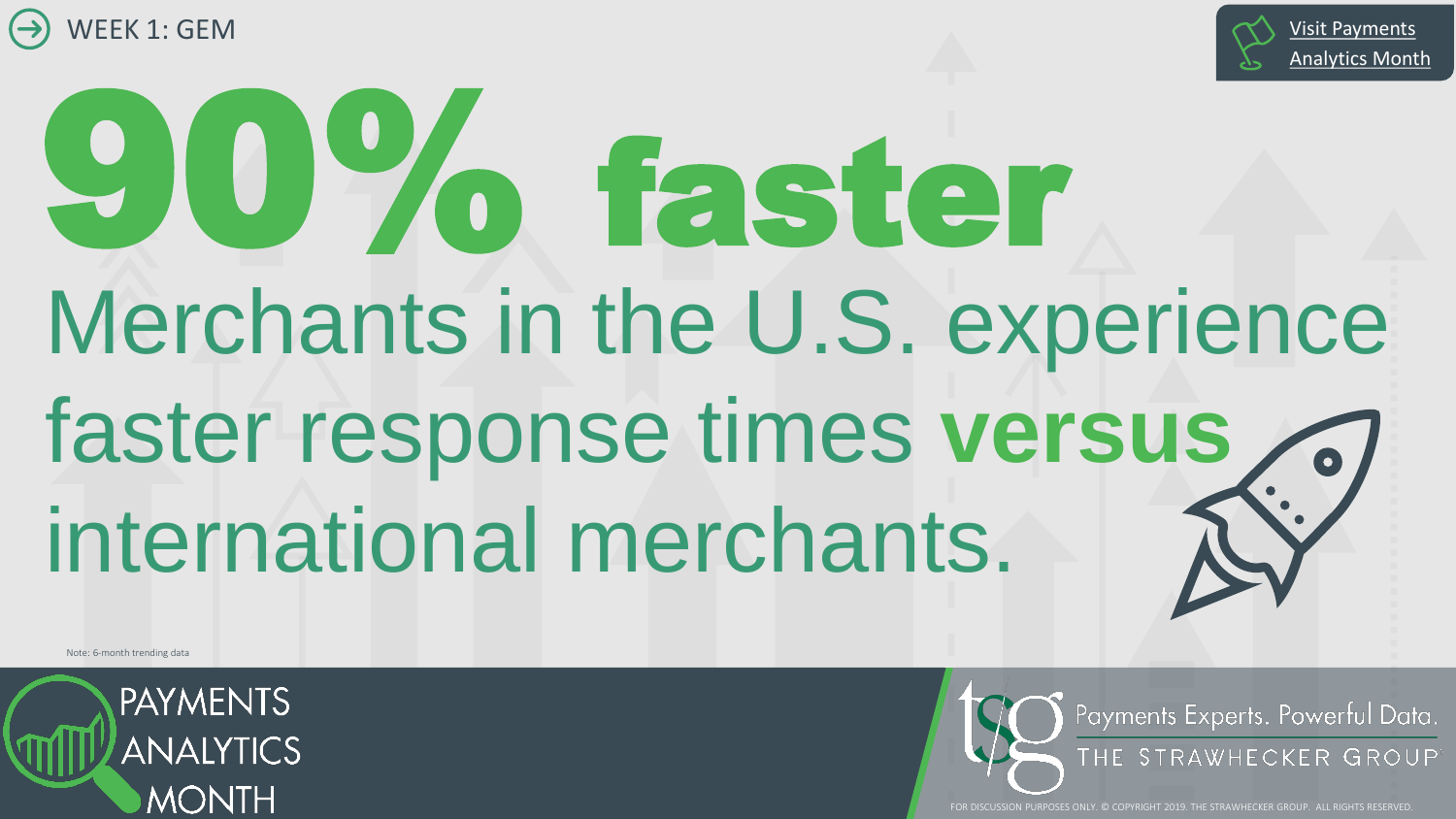



# Gateway metrics related to real transactions can **fluctuate significantly** from week-to-week

Note: 6-month trending data

**PAYMENTS ANALYTICS MONTH** 



[Analytics Month](http://webview.thestrawgroup.com/pam19)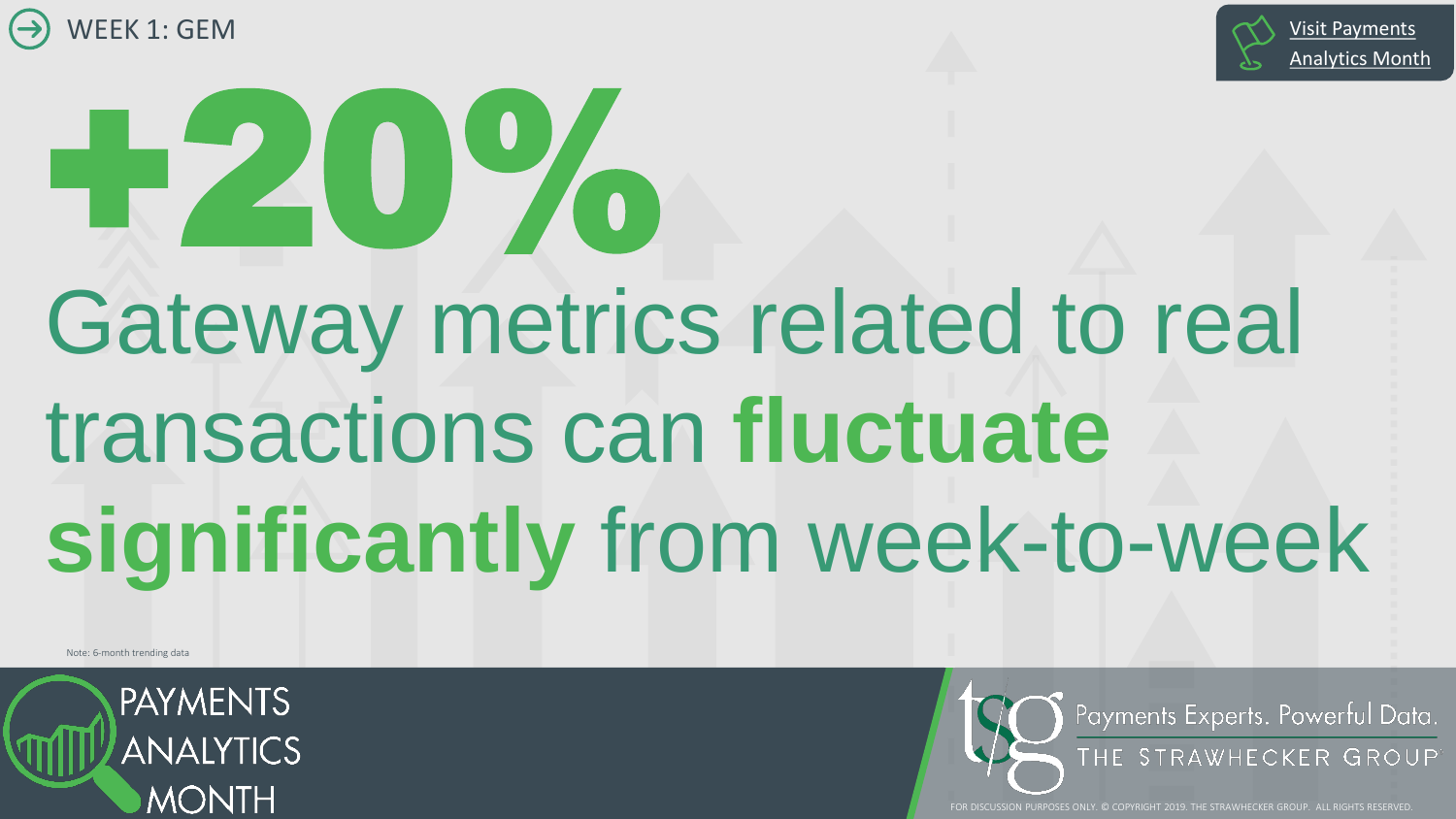

<5%



# of leading gateways offer **automated** onboarding for merchants

Source: GEM – eCommerce Merchant Experience Report Note: Estimated



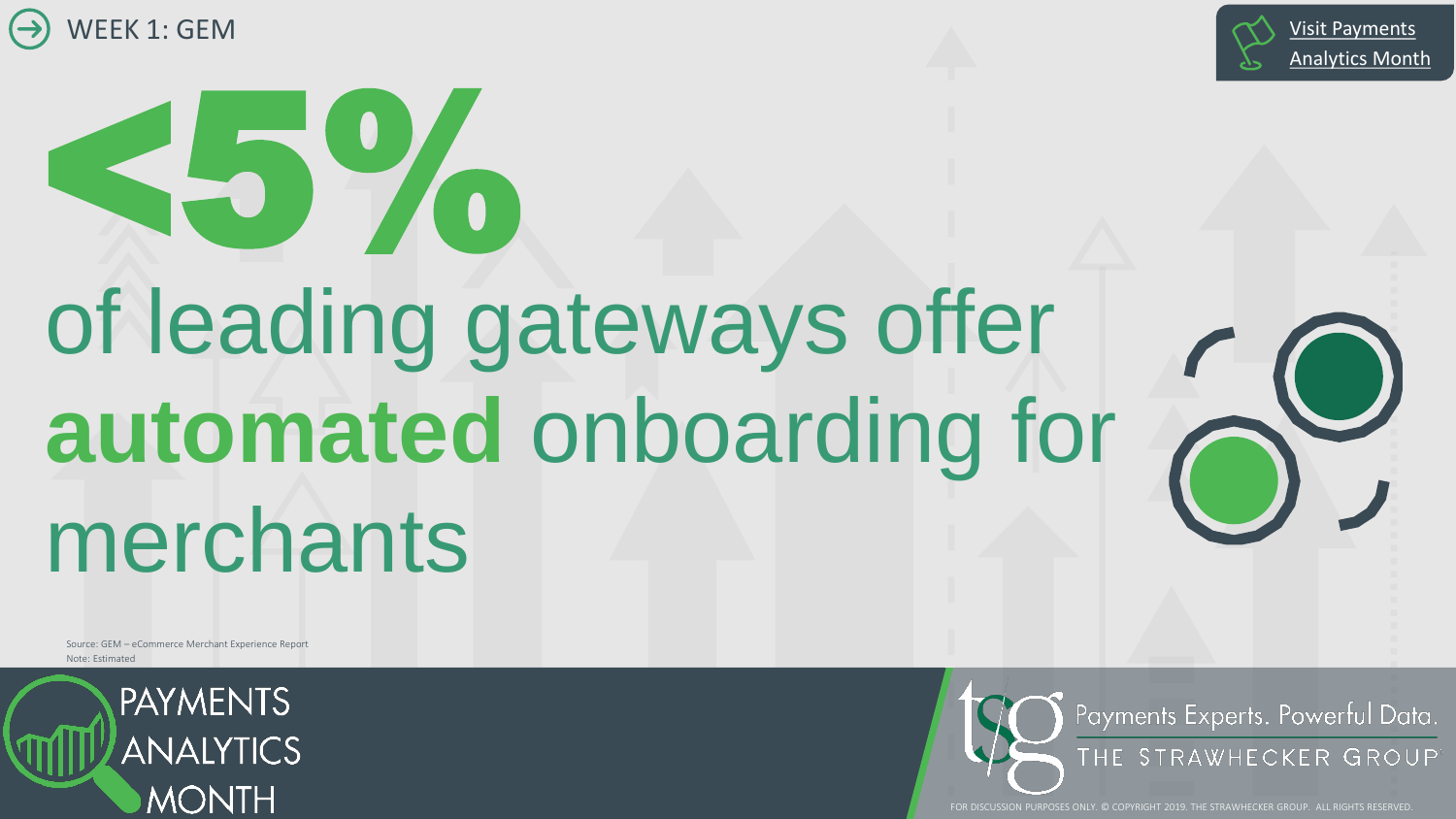





## of gateway APIs do not show **versioning** information making it difficult for **developers** to understand changes.

Source: GEM – Best in Breed API Report



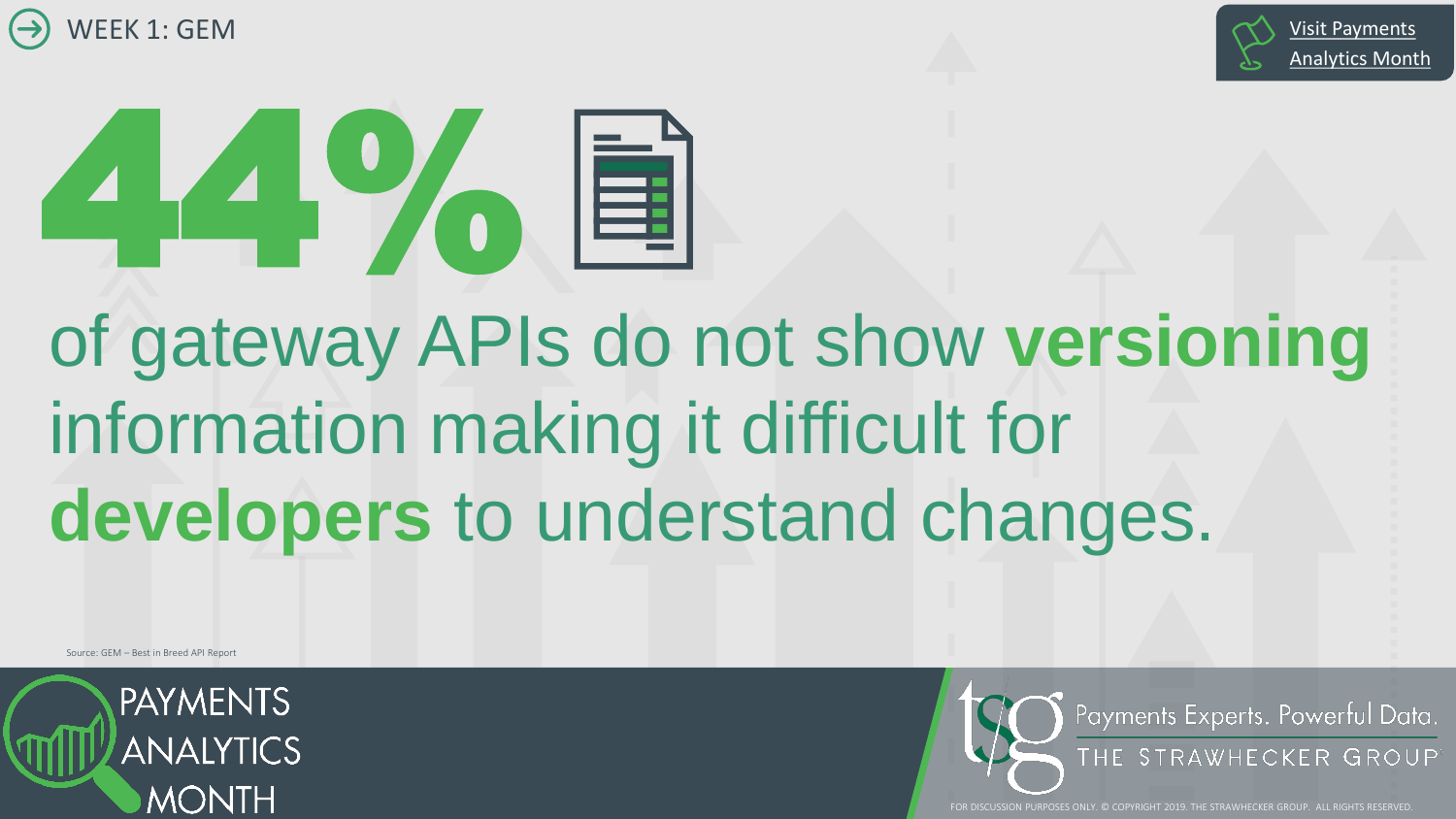





is the average a startup SMB eCommerce merchant can expect to pay annually.

> This covers website costs, gateway fees, processing costs, and other miscellaneous fees.

Source: GEM – eCommerce Merchant Experience Report Note: Based on \$12K annual processing volume



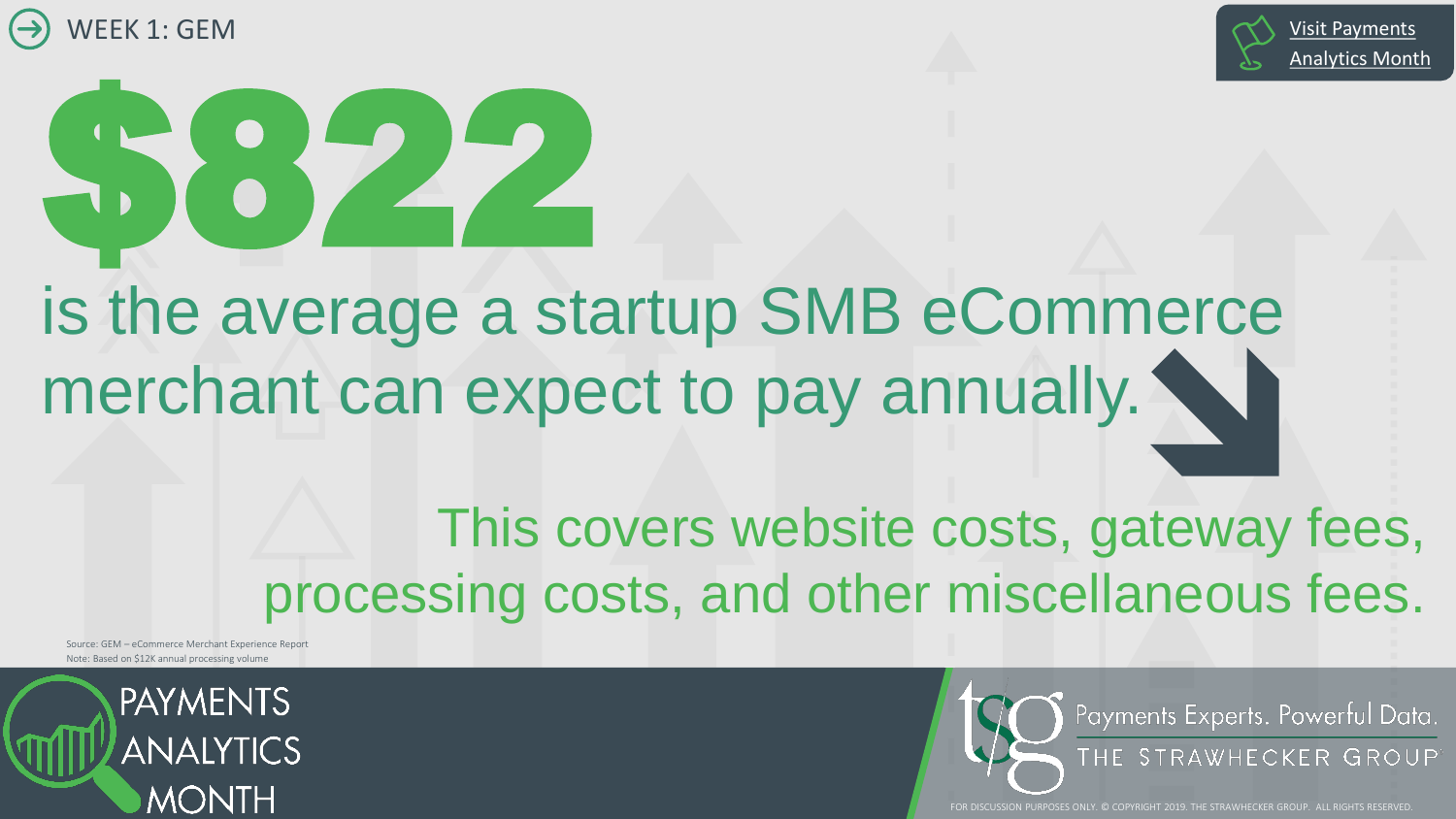



### GEM subscribers use information daily to monitor and improve performance versus the market.

#### [Contact us](mailto:GEM@TheStrawGroup.com?subject=Week%201:%20GEM) to ensure your gateway is winning.

**PAYMENTS ANALYTICS MONTH**